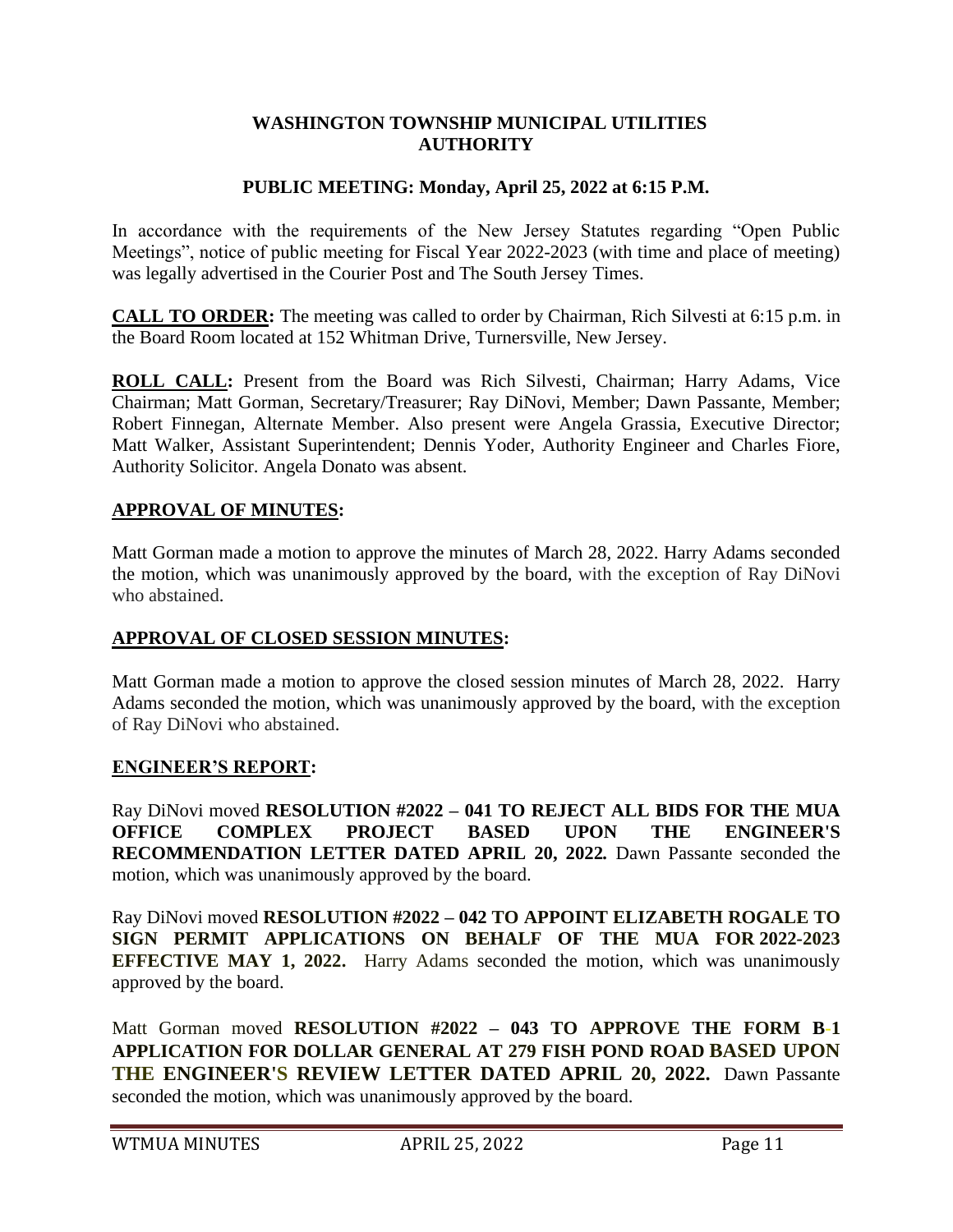## **SOLICITOR'S REPORT:**

Ray DiNovi moved **RESOLUTION #2022 – 044 TO APPROVE THE WASHINGTON TOWNSHIP MUA TO AUTHORIZE THE EXECUTION OF A PROJECT LABOR AGREEMENT FOR THE MUA OFFICE COMPLEX TO BE EXECUTED BY THE CHAIRMAN OF THE MUA.** Matt Gorman seconded the motion, which was unanimously approved by the board.

Charles Fiore reported that he has not received a response from Bob Mintz regarding Kennedy/Jefferson.

## **ASSISTANT SUPERINTENDENT'S REPORT:**

Ray DiNovi moved **RESOLUTION #2022 – 045 APPROVING THE EMERGENCY REPAIR OF SEWER LATERAL AT 131 TRENT ROAD IN AN AMOUNT NOT TO EXCEED \$36,000.00.** Harry Adams seconded this motion, which was unanimously approved by the board.

## **EXECUTIVE DIRECTOR'S REPORT:**

Matt Gorman moved **RESOLUTION #2022 – 046 TO APPOINT ELIZABETH ROGALE TO SERVE AS THE PUBLIC AGENCY COMPLIANCE OFFICER (PACO) FOR 2022- 2023 EFFECTIVE MAY 1, 2022.** Ray DiNovi seconded the motion, which was unanimously approved by the Board.

Matt Gorman moved **RESOLUTION #2022 – 047 TO APPROVE THE CREATION OF A DATA SHARING PROGRAM WITH THE DCA FOR WATER ASSISTANCE.** Ray Dinovi seconded the motion, which was unanimously approved by the Board.

#### **ONGOING BUSINESS:**

#### **NEW BUSINESS:**

# **APPROVAL OF BILLS:**

Dawn Passante moved **THE PAYROLL FUND RESOLUTION IN THE AMOUNT OF \$170,187.72.** Harry Adams seconded the motion, which was unanimously approved by the board.

Dawn Passante moved **THE OPERATING FUND RESOLUTION FOR 2021 IN THE AMOUNT OF \$45,328.56 AND FOR 2022 IN THE AMOUNT OF \$465,720.10.** Harry Adams seconded the motion, which was unanimously approved by the board.

Dawn Passante moved **THE ESCROW FUND RESOLUTION IN THE AMOUNT OF \$4,122.24.** Harry Adams seconded the motion, which was unanimously approved by the board.

Dawn Passante moved **THE GENERAL RESERVE FUND RESOLUTION IN THE AMOUNT OF \$136,903.95.** Harry Adams seconded the motion, which was unanimously approved by the board.

Dawn Passante moved **BONDING IN THE AMOUNT OF \$23,690.42**. Harry Adams seconded the motion, which was unanimously approved by the board.